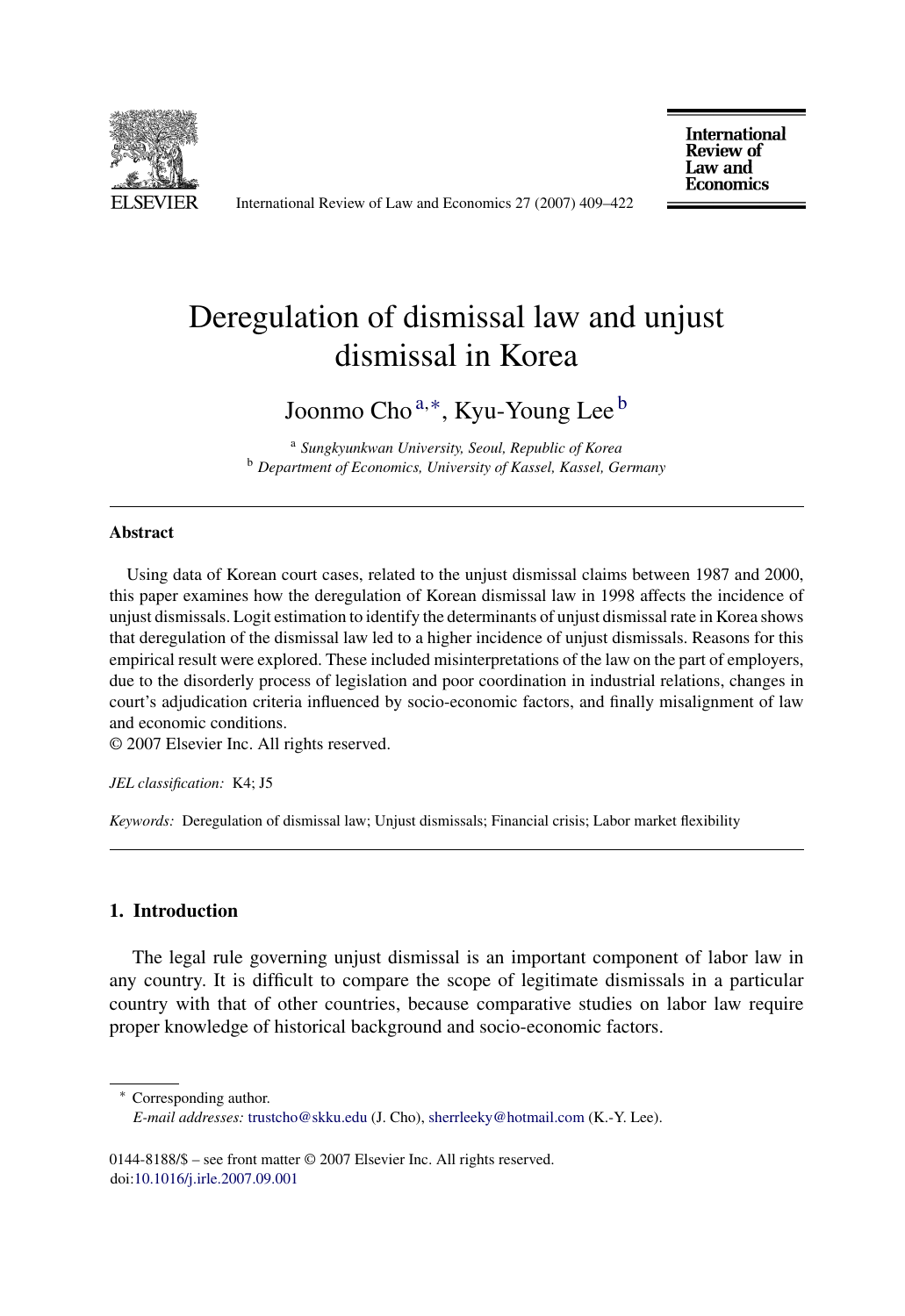The level of employment protection in Korea had been very strong prior to the 1990s. The Korean Labor Standards Act (hereafter LSA) had limited the power of employers to break employment contracts at will, and has stipulated that an employer can dismiss an employee only with justifiable reason.

In 1997, Korea experienced a financial crisis that necessitated a "bail out" by the IMF. Due to pressure from the IMF, the new dismissal law was legislated in 20 February 1998. The adoption of this new law intended to relax pre-existing limitations on employers' use of discretion in relation to employment adjustment ([IMF, 2004\).](#page--1-0) This legislative change certainly allowed for increased flexibility in the Korean labor market, which could in some instances "even reduce job security." Employers fully supported this trend in deregulation, argued that greater freedom to making employment adjustments creates more jobs, and thus eventually benefits employees.<sup>1</sup> As expected, labor unions strenuously opposed this trend, and argued that due to this legal transition, unjust dismissals would become more prevalent and the labor market more unstable.

Regarding the regulation or deregulation effects of employment protection, there are two-key OECD studies. In the first study [\(OECD, 1996\),](#page--1-0) rank correlations are provided between job turnover, unemployment inflow/outflows and long-term unemployment. They are not statistically significant except in the case of long-term unemployment and unemployment inflows. The second study ([OECD, 1999\)](#page--1-0) confirmed the results of the first study with a visible and significant improvement for the overall measure of employment protection. Furthermore, [Addison and Teixeira \(2003\)](#page--1-0) summarized the previous literatures on the effect of employment protection on the labor market. They suggested that the employment protection seemed to work in predicted manners to reduce both flows into and out of employment and to increase jobless duration.

This study empirically analyzes how the deregulation of dismissal law in 1998 has affected employers' unjust dismissals, using dismissal court cases since 1987. The *ceteris paribus* analysis controlling personal, institutional and socio-economic factors assesses how this legal change affected the incidence of employers' unjust dismissals.

Various aspects in legislating dismissal law cause the trend in increased unjust dismissals. First, the disorderly process of law-making may result in design failure, which is to be seen in vague standards that fail to establish clearly the scope of legitimate dismissals (Büchtemann [& Walwei, 1996\)](#page--1-0) and thereby give rise to employers' erroneous interpretations. This may cause a trend of increased unjust dismissals. Second, the court itself may change the substance of applicable law when considering the societal and economic environment in fixing the terms of the new dismissal law. This may cause a new trend of unjust dismissals. Third, the misfit between dismissal law and economic conditions could be seen as a reason for increase in the rate of unjust dismissals. The new dismissal law would have enhanced flexibility to a certain degree in a particular historical moment like the 1998 financial crisis. However, it may cease to do so when economic circumstances change. For instance, more

<sup>&</sup>lt;sup>1</sup> Employer's groups do not always advocate liberalized dismissal law. In contrast to Korean employer's groups, US employer's groups supported the adoption of a more protective dismissal law. [Krueger \(1991\)](#page--1-0) explained the intriguing process of US unjust dismissal legislation and suggested that US employer groups, responding to the threat of large and variable damage awards imposed by the judicial system, eventually support unjust dismissal legislation in order to clearly define property rights, reduce uncertainty, and limit employer liability.